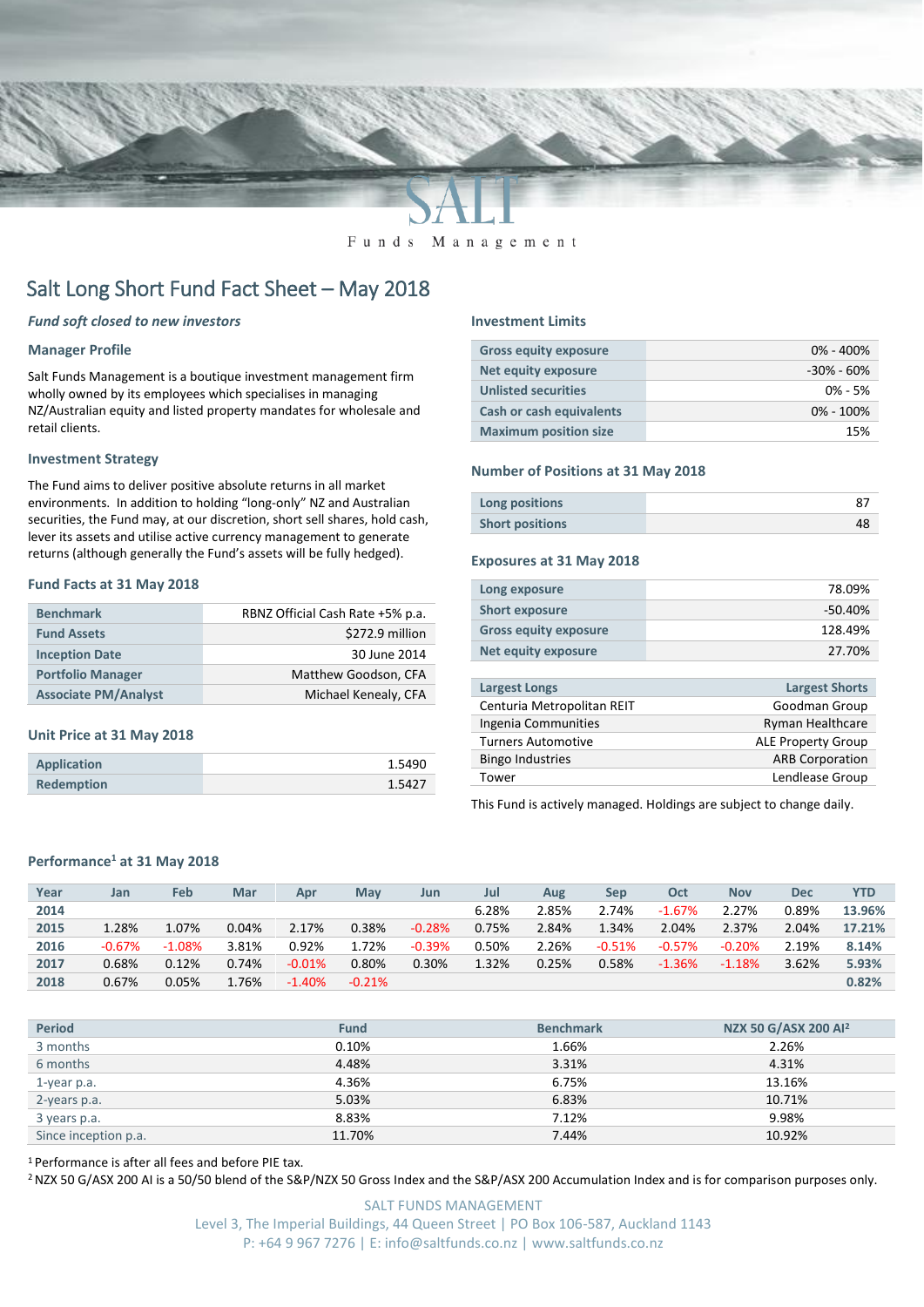

## **Country Allocation at 31 May 2018 (Gross Equity Exposure) May 2018 Individual Stock Contribution**



## **Fund Commentary**

The Fund began May very strongly, being well ahead at the mid-point but progressively gave this up over the balance of the month, culminating in several nasty random movements on the last day tipping us into slight negative territory. The Fund returned -0.21% after all fees and expenses. This compares to the S&P/NZX 50 Gross Index advancing +2.55% despite earnings downgrades across key names such as a2 Milk (ATM) and Fisher & Paykel Healthcare (FPH). The Australian S&P/ASX 200 Accumulation Index rose by 1.03%.

Since inception on 30 June 2014, the Fund has now returned +54.3% after all fees and expenses. Thirty-four of those forty-seven months have had positive returns and we are yet to have a negative quarter although a very strong June month will clearly be required to maintain this record. Our correlation to extremely expensive equity markets remains statistically zero. This will really matter when these markets turn.

The one year forward PE for the NZ market (using FNZC data) reached a new record high of 23.9x at end-May. This rose from a "mere" 22.9x at end-April as the index advanced in defiance of falling earnings forecasts from the likes of FPH and ATM. When the great NZ bull market started back in January 2012, the forward PE was only 13.3x and we have fond albeit increasingly distant memories of being bullish. Since then, the NZ index has delivered a 165% return (from 3274 to 8678) while earnings have only risen by 51%. Dividends and most importantly major multiple expansion have accounted for the balance. Lower bond yields explain some of the PE multiple expansion but right now the NZ market is more expensive than it has ever been relative to



bond yields. Whichever way you cut it, this market is extremely expensive.

According to UBS research, a full two-thirds of their NZ coverage universe has experienced consensus earnings downgrades for FY18 over the last year, yet FY19 forecasts have barely been downgraded despite gathering economic clouds. We track the monthly ANZ Business Outlook survey as a timely update on the NZ economy and the May release was not good. Firms' own activity outlook fell from +17.8 to +13.6 which is far below the +30 to +60 range of the last few years and points to sub-2% GDP growth.

Firms' profit expectations slumped to -8.5 from -0.9. We need to go back to mid- 2009 to find previous negative readings. This measure has a reasonable linkage with NZX listed company earnings and it had been running at +20% to +30% through most of the last two years. Bottom-line, there is clear downgrade risk to the earnings forecasts upon which the market is placing a nose-bleed 23.9x PE multiple.

In our rather lonely view, the bulls have run far too hard and they have done so on an increasingly narrow group of "darling" companies. Valuation appears to be of little consequence relative to the "story" and the perceived longterm opportunity. According to Citigroup research, the MSCI Australia Growth Index is on a 20.5x PE versus the Value Index on 11.9x, with the size of this divergence last being seen in early 2000 and late 2007. We are a touch wary of this measure given the high proportion of financials in the Value Index, but the general point still holds. Citi also shows that the proportion of stocks with a PE over 25x now exceeds 2007 and is approaching the Nasdaq bubble era. These stocks are concentrated in the healthcare, IT and food (i.e. China demand) segments and medium-term EPS forecasts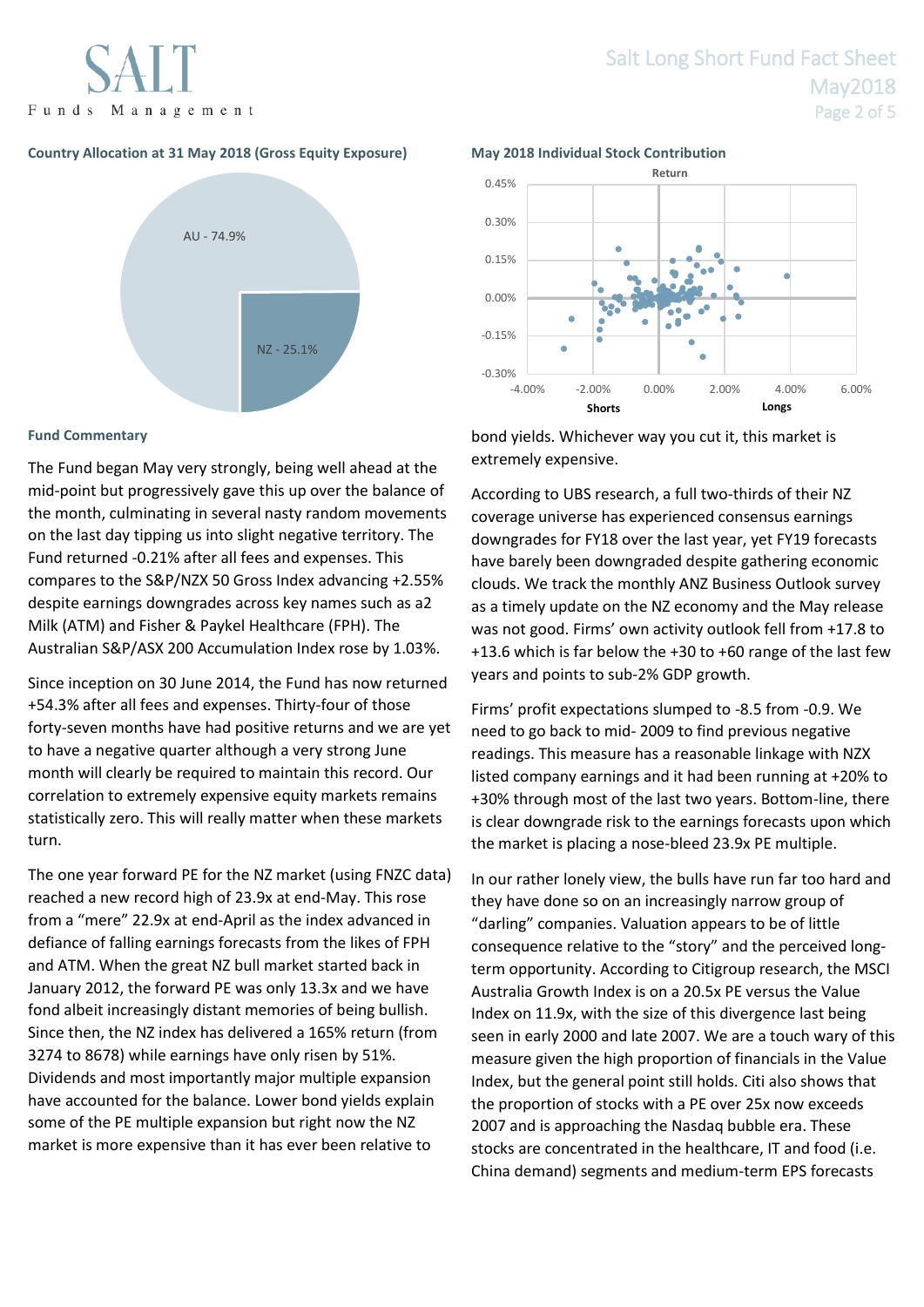for these companies have risen despite their current earnings outcomes being rather mixed.

Unsurprisingly, the Fund has found a number of short opportunities in these segments with there being many names with PE multiples of 30x to 40x or higher despite having earnings outlooks that are not unambiguously strong. Examples such as IDP Education (IEL, +26%), Wisetech Global (WTC, +46%), REA Group (REA, +6%) and Costa Group (CGC, +6%) are names which have been rather painful for us over the last several weeks despite cautious sizing and implementation on our part. In our view, these sorts of companies require flawless execution or they will see sharp sell-offs such as the 31% plunge that the Fund enjoyed from the short side in WTC back in February. Flows are trumping fundamentals for now but the extreme volatility back in February is a warning of how quickly things can change and that's how we're positioning the Fund.

Another key thematic in the Fund's positioning has been playing China-leveraged iron ore and coal from the short side, while being cautiously long a basket of oil names. We have been relatively light-footed to use volatility to our advantage and this has generally worked well. We see sizeable potential upside from names such as FAR (+3%), Sundance (SEA, +11%), Senex (SXY, -2.4%) and Central Petroleum (CTP, +21%). We have been generally short Fortescue (FMG, +2.9%) given its high position on the gradeadjusted iron ore cost curve and South 32 (S32, +0%) which has seen alumina and manganese prices retreat.

While US investor positioning appears to have pulled back from its extreme levels in January, we would argue that this has not been the case in NZ and Australia, with market valuations at extremes and investors aggressively crowding into a small number of perceived growth names which are doing all the heavy lifting in the index performance.

Signs of easy money excess continue to abound. We are currently seeing record levels of US share buybacks with the closest parallel being early-mid 2008; Carlyle Group cofounder David Rubenstein commented that with money flowing into private equity firms, "it's easier to raise money than any time I've been in the business in the past 30 years or so"; and according to the Financial Times, global M&A year-to-date hit a new record of \$2.0tn late in May, with the previous peaks being in 2007 and 2000. History never exactly repeats but it sure is rhyming.

The sudden strength in the US\$ created significant issues for emerging markets in the month. Currencies were pummelled and just eleven months after issuing a \$2.75bn 8% US\$100year bond, Argentina turned to the IMF for a US\$30bn loan. This bond is now down 20% from its issue price - it seemed like such a good idea at the time. Clearly the lessons of the 1997 Asian crisis have been forgotten and foreign currency debt has been rising again in these countries.

Rising US rates and a stronger US\$ are also a key reason for caution in China. By definition, a fixed currency regime requires China to import US monetary policy and either tighten or accept currency outflows. This was particularly illustrated in Hong Kong with the HKMA having to spend billions during the month defending their \$7.85 peg with the USD – at some point they will have to lift rates, which could have very interesting implications for their overheated property market.

Signs of impending US inflation pressures (and thence higher future rates) continued to build during May, with even the most dovish of the Fed Governors, Lael Brainard suggesting that policy may need to tighten beyond neutral levels. Unemployment hit 3.9% at month-end, wage inflation rose to 2.7% and the New York Fed underlying inflation gauge rose to +3.20%. This uses a wide range of financial data and had been running at +1.5% to +2.5% in recent times after having bottomed at -1.0% post GFC. Cost-push inflation from recent moves in oil and tariff impositions may add to this picture. Even in Europe, German inflation has picked up to +2.2% and France to +2.0%.

These inflation levels are hardly panic stations but from an investment point of view, they do suggest that current unusually low levels of bond yields will continue their recent stuttering trend to the upside. Who wants a German bund paying 0.45% when inflation is running at 2.2% - the answer would seem to be only the ECB. Rising yields should remove support for yield sensitive equity segments such as utilities, property companies and long-dated growth stocks. This did not work out in May but given the gradual accumulation of fundamental evidence, the Fund is net short equities which will suffer from this trend.

Aside from US inflation leading to higher bond yields, another factor to consider is any return of the European issues that weighed on markets prior to 2012 and Draghi's "whatever it takes" monetary policy. Italy provided a brief case of déjà vu with markets being hammered for all of one night when the Italian President would not approve the appointment of a Euro-sceptic Finance Minister from the two populist parties that wished to form a coalition to govern. For now, the political posts have been shuffled and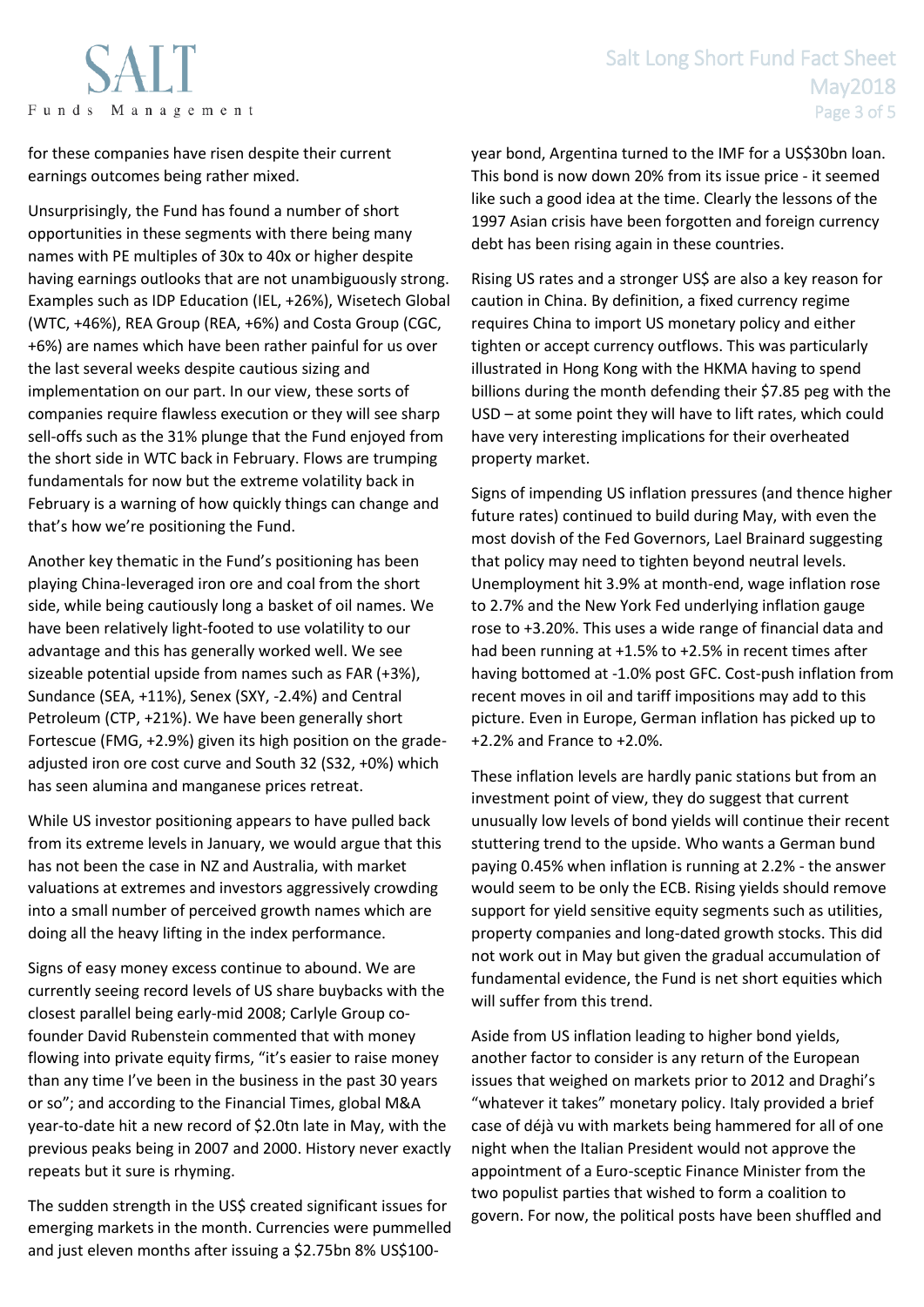

fears of an early election have dissipated. However, the problems remain.

The Italian economy is the third largest in Europe and has never really recovered from the GFC and the populist proposals encompass a dramatic unfunded loosening of fiscal policy and at their extreme have seen some calls for exiting the Euro. Italy's problem is that the Euro is largely driven by the leviathan that is Germany and is therefore far too strong for them. Prior to the adoption of the Euro, the Lira depreciated every year without fail against the Deutsche Mark, but this is now not an option. Italy is left with deflation and unemployment as their adjustment mechanisms. However, an exit could see even worse outcomes because it would lead to capital flight as depositors and investors fear being redenominated into Lira. This is why Italian bonds sold off sharply and they will sell off again if investors credibly fear either an exit from the Euro or some sort of dual currency system to fund easy fiscal policy.

Returning to the performance of the Fund during May, our return of -0.21% actually encompassed a "winners to losers" ratio of 57%, which would normally be sufficient for a very good month. However, there was an unfortunate skew where each of our five largest losers was bigger than our largest winner.

The biggest hit came from a moderate long in Ainsworth (AGI, -39%) which delivered a nasty earnings warning just several months after reiterating guidance at their half-year release. We had been attracted to this gaming machine manufacturer from several angles. Firstly, there is a potential M&A angle via the part ownership of AGI by the large Austrian company, Novomatic post their purchase of the stake of the AGI founder, Len Ainsworth. Secondly, there are strong synergies with Novomatic. Thirdly, there are very long product cycles in the space and significant multiples can be made on one's investment if one can successfully invest somewhere near the bottom prior to a pick-up. Unfortunately, some tentative evidence that AGI was making up a little ground on the gorilla that is Aristocrat proved to be fleeting. It seems that we bought this straw-hat at the beginning of winter rather than the end, but we did cut our holding both pre-warning and immediately post, so it is now only of minor consequence.

The second largest headwind was a medium-sized short in IDP Education (IEL, +26%), which we progressively put in place as it seemed that the share price could not possibly go any higher, but it did. IEL is on a forward PE of 45.8x Jun18 and 40.0x Jun19 earnings. Rather than discovering alchemy,

is merely a global provider of international student placements and is the licenced provider of the International English Language Testing System. Since the start of February, IEL has risen from \$6.00 to \$9.90 with the only new news being a reasonable result and an index inclusion. In the past, student placement volumes have proven to have nothing like the straight-line growth implied by the share price, while the relationship with the language test licensor, the British Council, will require monitoring. The mix of passive and momentum investors proved lethal to this short during the month, but the valuation now defies logic.

The third notable detractor was a moderate short in the transport SaaS software company, Wisetech Global (WTC, +46%), which is now up 80% from its lows in February when it reported a weak result, showing little in the way of organic revenue growth. Thankfully we had covered much of the short near the lows but dipped our toe back in the water too early. WTC is something of an acquisition machine, buying numerous small transport/customs software businesses in different countries at very low multiples. However, the core business appears to have only tepid growth, considerable costs are capitalised and it is on a Jun18 PE of 103x. When we map WTC against global SaaS comps, it stands out as having an extraordinarily high EV/revenue multiple relative to its revenue growth.

Another negative of note came from a moderate long in MYOB (MYO, -14%) who abandoned their bid for Reckon late in the month and committed to sharply higher capex over the next several years, with the revenue benefits being somewhat long dated. The final laggard of note was our large short in Ryman (RYM, +7.6%) which we saw as delivering a mediocre result with disappointing sales numbers, but the market simply did not care …. yet. The NZ housing market is showing numerous signs of topping out (the Auckland median price in March was -0.1% on last March) and RYM's foray into Melbourne may be running into a combination of development delays and a weakening housing market there.

Our long in Webjet (WEB, +13.8%) was our largest positive contributor. WEB has appeared several times in these pages on both sides of the ledger. There was no new news driving the price action during the month and we actually exited into strength (close to all-time highs) near month-end. While WEB still looks moderately cheap on a 2-3 year view, we have noticed that it has been a particularly high beta stock during negative periods and we may use any repeat to reenter.